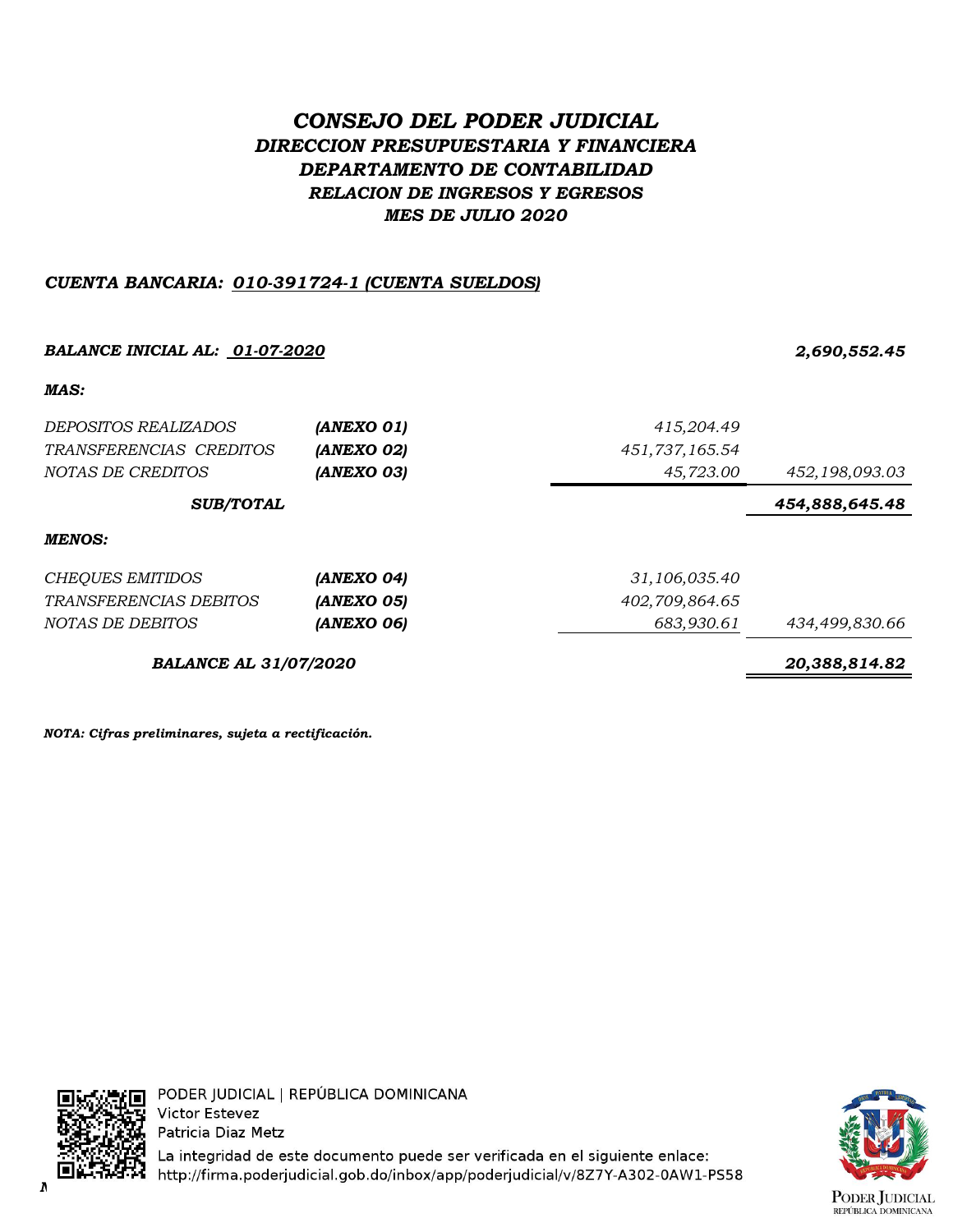# *DIRECCION PRESUPUESTARIA Y FINANCIERA DEPARTAMENTO DE CONTABILIDAD CONSEJO DEL PODER JUDICIAL RELACION DE INGRESOS Y EGRESOS MES DE JULIO 2020*

*ANEXO 01*

### *MES DE JULIO 2020 RELACION DE DEPOSITOS REALIZADOS*

| <b>FECHA</b>      | NUM. | <b>DESCRIPCION</b>                                       | <b>VALOR RD\$</b> |
|-------------------|------|----------------------------------------------------------|-------------------|
| <i>28/07/2020</i> | 612  | DESC. DIAS NO LAB., GTO ALIM., B VACAC Y DIETA           | 71,341.67         |
| <i>31/07/2020</i> | 613  | DESC. DIAS NO LAB., BONO VAC, REAJ. SALARIAL Y SUPLENCIA | 41,164.81         |
| <i>31/07/2020</i> | 614  | PAGO DIAS NO LABORADOS, Y BENEF. PERSONAL SALIENTE       | 302,698.01        |
|                   |      | TOTAL RD\$                                               | 415,204.49        |

*ANEXO 02*

#### *MES DE JULIO 2020 RELACION DE TRANSFERENCIAS CREDITOS*

| <b>FECHA</b>      | NUM. | <b>DESCRIPCION</b>                                          | <b>VALOR RD\$</b> |
|-------------------|------|-------------------------------------------------------------|-------------------|
| <i>10/07/2020</i> | 214  | COOP. NAC. DE SERVICIOS MULTIPLES SERVIDORES JUDICIALES INC | 111,990.26        |
| 21/07/2020        | 215  | CONSEJO DEL PODER JUDICIAL                                  | 451,621,263.76    |
| 21/07/2020        | 216  | CONSEJO DEL PODER JUDICIAL                                  | 3,911.52          |
|                   |      | TOTAL RD\$                                                  | 451,737,165.54    |

#### *ANEXO 03*

### *RELACION NOTAS DE CREDITOS MES DE JULIO 2020*

| <b>FECHA</b>      | NUM. | <b>DESCRIPCION</b>                                  | <b>VALOR RD\$</b> |
|-------------------|------|-----------------------------------------------------|-------------------|
| <i>03/07/2020</i> | 200  | **DOCUMENTO OUE ANULA AL DOC: CHO 126679 **         | 6,141.00          |
| <i>03/07/2020</i> | 201  | **DOCUMENTO OUE ANULA AL DOC: CHO 126680 **         | 6,141.00          |
| <i>03/07/2020</i> | 202  | **DOCUMENTO OUE ANULA AL DOC: CHO 126683 **         | 6,141.00          |
| <i>31/07/2020</i> | 203  | SARGENTO OUE FALLECIDO NOMINA MILITARES JULIO 2020. | 27,300.00         |
|                   |      | TOTAL RD\$                                          | 45,723.00         |

*NOTA: Cifras preliminares, sujetas a rectificación.*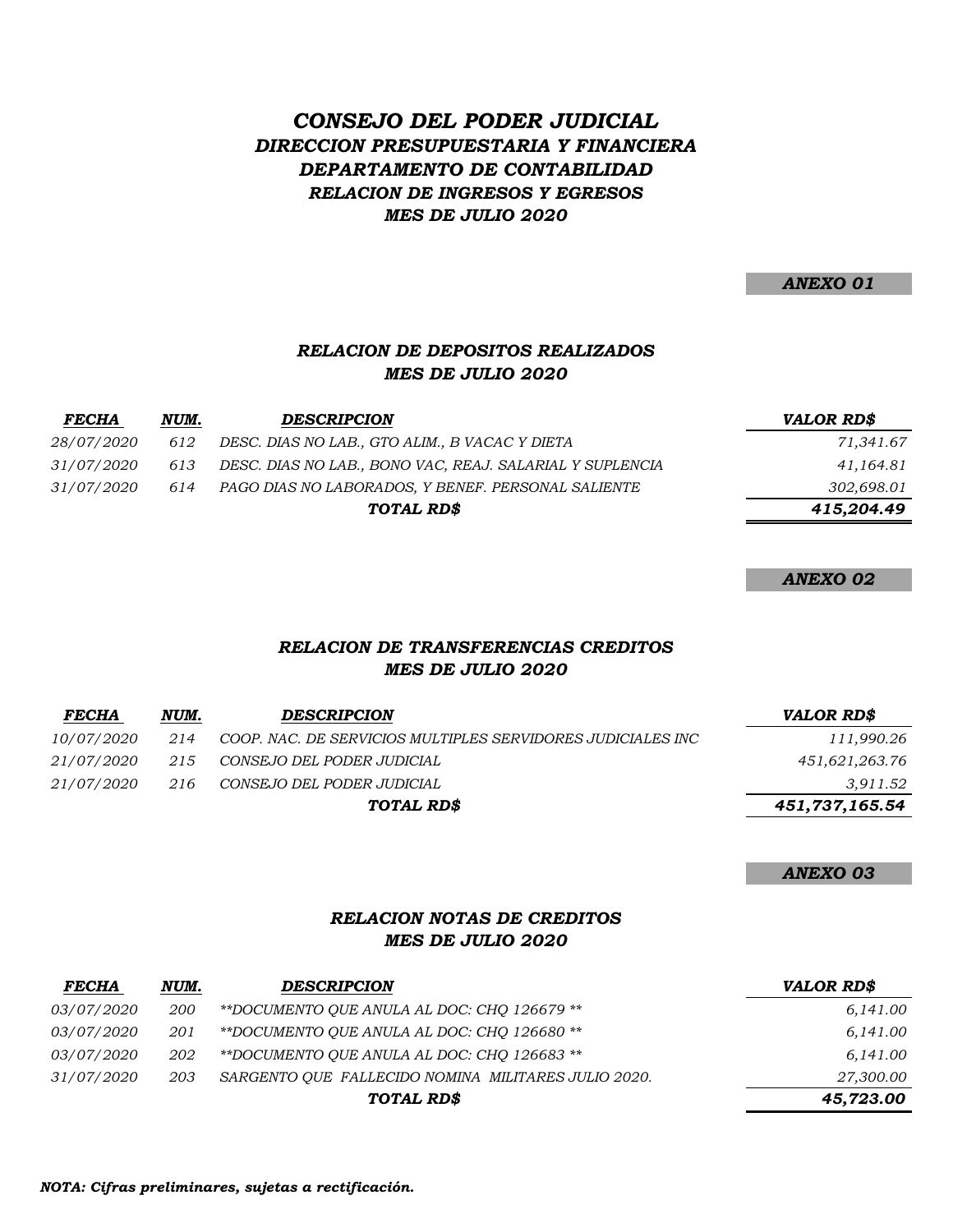## *RELACION DE CHEQUES EMITIDOS MES DE JULIO 2020*

| <b>FECHA</b> | NUM.       | <b>BENEFICIARIO</b>                      | <b>VALOR RD\$</b> |
|--------------|------------|------------------------------------------|-------------------|
| 03/07/2020   |            | 126693 PACO PEREZ REYES                  | 12,257.00         |
| 10/07/2020   |            | 126694 CONSEJO DEL PODER JUDICIAL        | 2,100.00          |
| 10/07/2020   |            | 126695 COOPNASEJU                        |                   |
| 10/07/2020   |            | 126696 COOPNASEJU                        | 400,660.91        |
| 20/07/2020   |            | 126697 CONSEJO DEL PODER JUDICIAL        | 60,818.00         |
| 21/07/2020   |            | 126698 ELISA VIVIECA                     |                   |
| 21/07/2020   |            | 126699 PACO PEREZ REYES                  | 6,141.00          |
| 21/07/2020   |            | 126700 ENEIDA DOMINGUEZ                  | 6,141.00          |
| 21/07/2020   |            | 126701 COOPNASEJU                        | 27,048.00         |
| 21/07/2020   |            | 126702 CONSEJO DEL PODER JUDICIAL        | 10,523.67         |
| 21/07/2020   |            | 126703 FONDO DE PENSIONES Y JUBILACIONES | 4,648.52          |
| 22/07/2020   |            | 126704 CONSEJO DEL PODER JUDICIAL        | 92,131.63         |
| 22/07/2020   |            | 126705 CONSEJO DEL PODER JUDICIAL        | 23,900.70         |
| 22/07/2020   |            | 126706 CONSEJO DEL PODER JUDICIAL        | 6,040.00          |
| 23/07/2020   |            | 126707 FONDO DE PENSIONES Y JUBILACIONES | 1,154.40          |
| 23/07/2020   |            | 126708 INSTITUTO DE AUXILIOS Y VIVIENDAS | 25.00             |
| 27/07/2020   |            | 126709 CONSEJO DEL PODER JUDICIAL        | 1,050.00          |
| 27/07/2020   |            | 126710 CONSEJO DEL PODER JUDICIAL        | 520.00            |
| 27/07/2020   | 126711     | COOPNASEJU                               | 24,504.97         |
| 28/07/2020   | 126712     | CONSEJO DEL PODER JUDICIAL               | 10,704.11         |
| 29/07/2020   |            | 126713 CARLOS ML. MENDEZ L.              | 9,000.00          |
| 29/07/2020   |            | 126714 CONSEJO DEL PODER JUDICIAL        | 30,388.21         |
| 29/07/2020   |            | 126715 CONSEJO DEL PODER JUDICIAL        | 8,639.05          |
| 29/07/2020   |            | 126716 CONSEJO DEL PODER JUDICIAL        | 4,196.00          |
| 29/07/2020   |            | 126717 CONSEJO DEL PODER JUDICIAL        | 34,551.83         |
| 29/07/2020   |            | 126718 INSTITUTO DE AUXILIOS Y VIVIENDAS | 25.00             |
| 29/07/2020   |            | 126719 FONDO DE PENSIONES Y JUBILACIONES | 1,154.40          |
| 29/07/2020   | 126720     | CONSEJO DEL PODER JUDICIAL               | 8,000.00          |
| 31/07/2020   |            | 126721 COLECTOR DE IMPUESTOS INTERNOS    | 30,319,712.00     |
|              | TOTAL RD\$ |                                          | 31,106,035.40     |

#### *ANEXO 05*

### *RELACION DE TRANSFERENCIAS DEBITOS MES DE JULIO 2020*

| NUM. | <b>DESCRIPCION</b> | <i><b>VALOR RDS</b></i>                                                |
|------|--------------------|------------------------------------------------------------------------|
|      |                    | 230,572.43                                                             |
|      |                    | 10,479.00                                                              |
|      |                    | 7,954.00                                                               |
|      |                    | 20/07/2020 1440 PERSONAL SALIENTE<br>21/07/2020 1441 PERSONAL SALIENTE |

#### *FECHA NUM. DESCRIPCION VALOR RD\$*

| 230,572.43 |
|------------|
| 10,479.00  |
| 7,954.00   |

*NOTA: Cifras preliminares, sujetas a rectificación.*